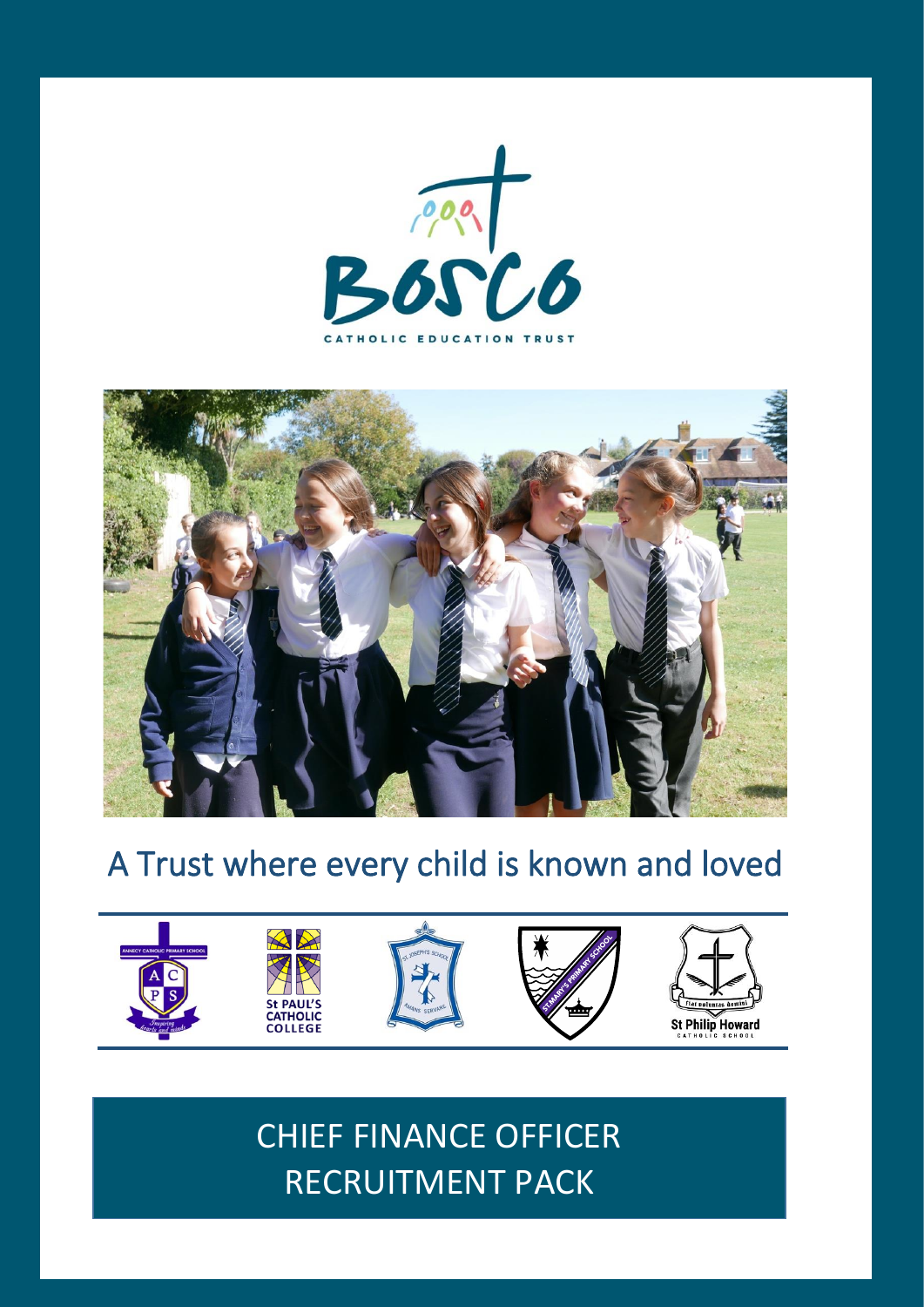# Welcome!

#### Dear Applicant

Thank you for your interest in the post of Chief Finance Officer (CFO) which we are particularly excited about advertising for. This unique and important post has the potential to make a very real difference and lasting impact on the future life-chances of the children entrusted to our care.

The Bosco Catholic Education Trust, was formed in 2016 and is now at a crucial stage of its future development, supporting and facilitating the success of a growing number of Catholic schools across Sussex. In this short period of time we have achieved a lot and are now looking to appoint a qualified accountant to join our fantastic team. For us as a Trust and family of schools, finding the right person isn't just about their experience and qualifications, we are looking for someone who really buys into our ethos, work ethic and is a great people-person. High levels of emotional intelligence are a must!

The schools in Bosco CET are all vibrant, diverse and welcoming communities. They share a common ethos and expectation; setting high standards and never settling for second-best. Your role as CFO, is imperative in helping these schools and the Trust to realise their ambitions for the future.

We recognise that to find the right person we need to be flexible and creative. Whilst we know we need a CFO full time in the future, we'd be happy to consider anyone looking to take this role on, on a parttime basis or as a secondment within their existing job. As a minimum we believe we'd need you for at least two days a week. Flexible working is also possible, however investing in people and serving the schools within our Trust does of course mean we can't do this entirely remotely.

Bosco CET has been named as the Diocesan multi-academy trust for Sussex, and whilst our family will soon consist of eight schools we expect others to join in the future. There is an exciting range of activities across the Trust, including the leading of the Sussex Maths Hub from St Paul's, Initial Teacher Training, Professional Development Programmes and school to school support. These roles and activities lead to great innovation, opportunities and collaboration.

The CFO will work alongside myself as CEO and our Chief Operations Officer, Jill Alcorn, on behalf of the Diocese and Trust Board. We have a fantastic education team and great administrative support for our work too.

We believe it is imperative to invest in our staff and cherish their work. This would apply to you too. So, if you think this might be the job for you, please do get in contact for a chat. We'd love to hear from you.

David Carter CEO, Bosco CET

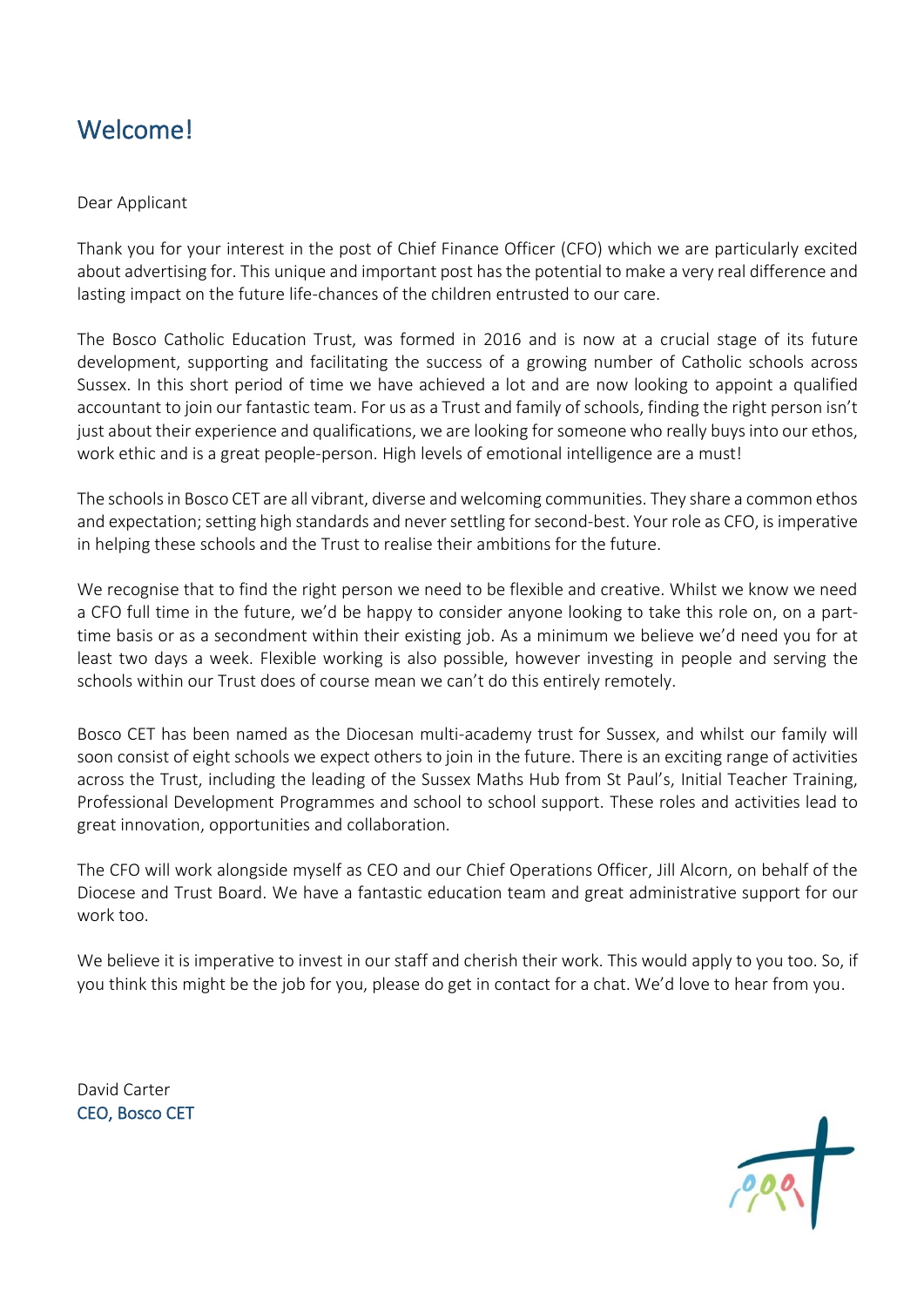



# BOSCO CATHOLIC EDUCATION TRUST

St John Bosco, founded the Salesian Order in the 19<sup>th</sup> Century. He had a profound and compelling vision for education, reaching out to some of the most vulnerable, disaffected and uncared for children in Turin and surrounding areas. He provided them with faith, hope and love; giving them opportunities and a future that no one else had afforded them. Don Bosco spoke about the need for children to be 'known and loved'. The diocesan schools of Sussex chose Don Bosco as the patron of the multi-academy trust as it was felt he encapsulated all that we cherished in Catholic education, providing us with a model of leadership and education which would sustain and nourish us on the exciting journey ahead.

The Bosco Catholic Education Trust (BCET) opened in April 2017 with St Mary's and St Philip Howard Catholic School (SPH), Barnham. Annecy Catholic Primary School joined in February 2019, St Joseph's in September 2020 and St Paul's in January 2022. We look forward to welcoming three further schools between now and the end of the year, taking our family of schools to eight.

As in other areas of the Diocese of Arundel & Brighton, Catholic schools are working collaboratively, crossphase to develop an exciting vision for Catholic Education which is fit for the future. Within Sussex, there are 36 schools: 30 primary and 6 secondary. Over time it is anticipated that other schools within Sussex will join BCET, to help develop Catholic Education across the South Coast and beyond.

As CFO, you'll play a hugely important role in helping to shape the vision and direction of the Trust, knowing that first and foremost as senior leaders we are here to serve, not to be served. We are here to enable others and facilitate their success; doing whatever it takes to ensure that children get the very best possible deal from their education in any one of our Catholic schools.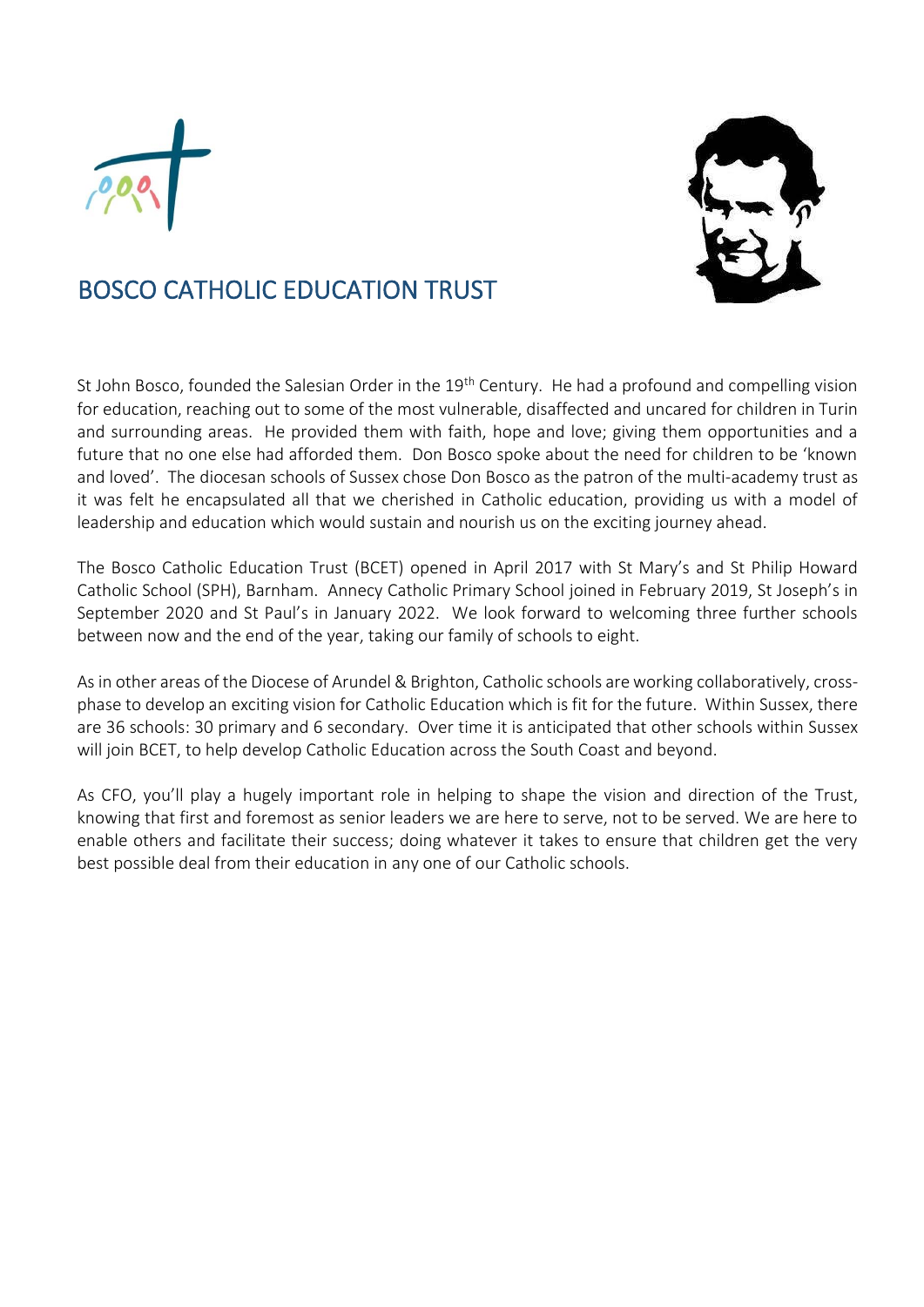# CHIEF FINANCIAL OFFICER

HAY GRADE D (£60,314 - £64,214 PRO RATA), commensurate with experience.

Bosco Catholic Education Trust is looking to appoint an ambitious, hardworking and well-qualified Chief Finance Officer to work with schools across Sussex.

Whilst we require a full time CFO, we ultimately want to appoint the right person. If you aren't at present able to commit to full time working for the Trust we would be happy to consider part-time or flexible working, including secondments, should your current employer be supportive.

If you want to work with wonderful staff, students, and a forward-thinking leadership group, this is the job for you. We are always striving to improve and we'd love you to be part of this journey.

- Bosco Catholic Education Trust is the diocesan Trust for Catholic schools in Sussex.
- There are currently five schools in the Trust (2 secondary and 3 primary) however there are three more primary schools about to join.
- Schools within the Trust are all Good or Outstanding, collaborate well and have a strong trackrecord of school improvement.
- We have a central team consisting of a Chief Operations Officer, Education Team, Administrative Support and CEO.
- Our Trust Board is experienced, capable, strategic and offer excellent support and challenge.

Bosco CET is an equal opportunity employer and is committed to the safeguarding and protection of children and individuals. This post is subject to a DBS Enhanced Disclosure.

#### HOW TO APPLY

Please return the application form with a supporting letter (maximum 2 sides of A4) addressing the following points to Jacqui Inglis at [jinglis@sphcs.co.uk.](mailto:jinglis@sphcs.co.uk)

- Why you would like to be our next Chief Finance Officer.
- How your skills, experience and prior impact make you a good candidate.
- Why you would like to work with Bosco CET and what would you bring to our Trust.
- How we can support and nurture you in your development.

### Closing date for applications: 9am on Monday 4 April 2022

If you would like to discuss your application or visit us prior to applying, please contact me on 01243 558205 or [dcarter@boscocet.org.uk](mailto:dcarter@boscocet.org.uk)

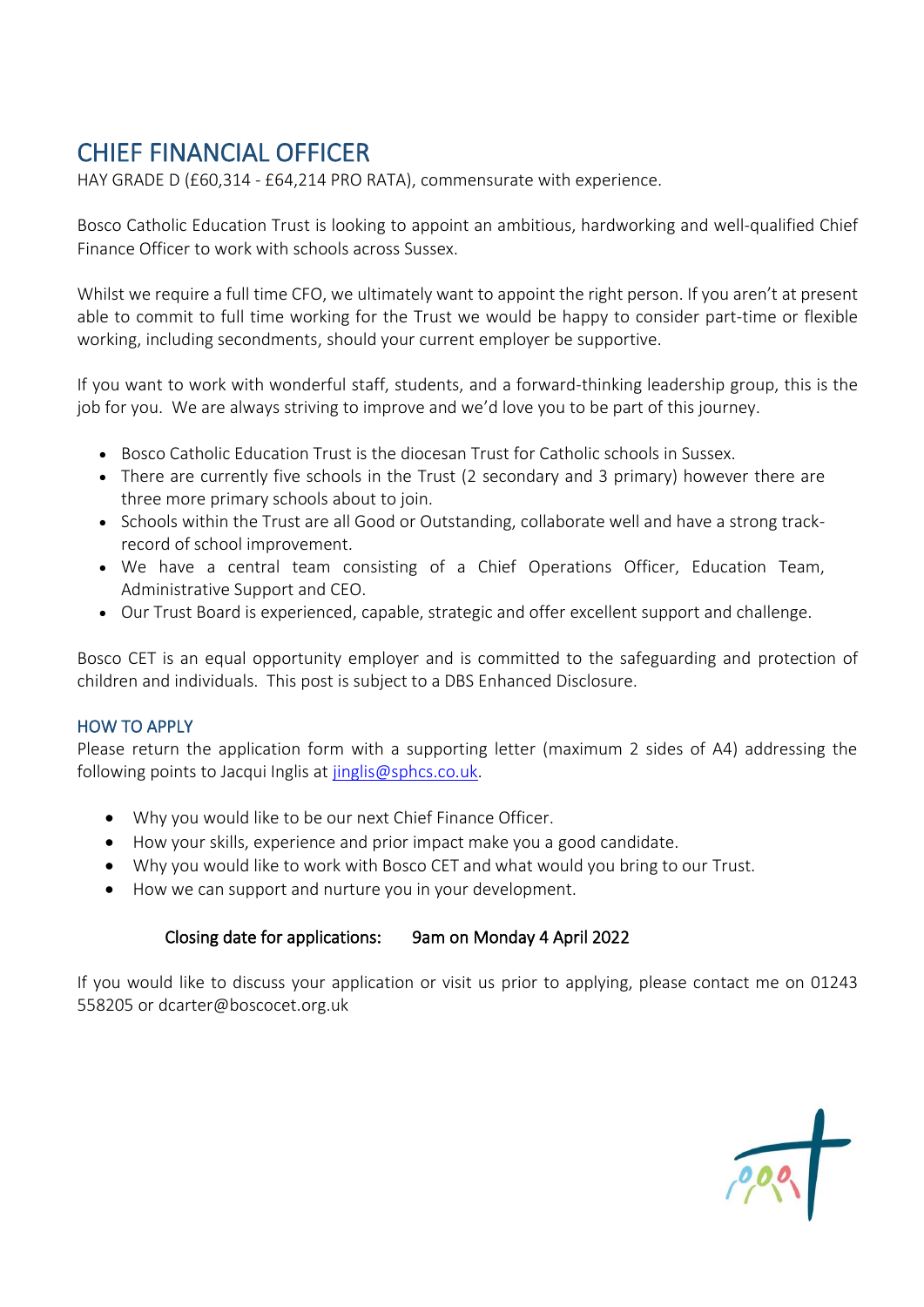# JOB DESCRIPTION: CHIEF FINANCE OFFICER

### PURPOSE OF THE ROLE

The role of Chief Finance Officer (CFO) is to provide high quality leadership and management of the Trust's financial functions, in order that the Trust can run efficiently and effectively in delivering its vision, aims and objectives.

The CFO will be a member of the Trust Central Team (TCT) and work with the Board of Trustees, Chief Executive Officer (CEO), Chief Operations Officer (COO), Headteachers, leadership teams and Local Governing Committees (LGCs). The post holder will be responsible for managing the current financial position and to establish the vision for the future financial management of the Trust. The post holder will also:

- Contribute to the Board's strategic decision making, whilst taking advantage of economies of scale by seeking to centralise contracts and rationalising the accounting function as appropriate to the Trust's present and future structure
- Ensure that sound and appropriate financial governance and risk management arrangements are in place across the Trust, that budgets are prepared and monitored and that annual accounts are delivered in accordance with the Academies Financial Handbook, the EFSA guidelines and with all statutory requirements
- Lead the promotion and delivery (by the whole organisation) of good financial management so that public money is safeguarded at all times and used appropriately, economically, efficiently and effectively
- In common with the leadership teams, be expected to work outside normal office working hours when necessary to ensure that Trust's needs are met.

#### RESPONSIBILITIES

- Maintain a secure overview of the management of all financial issues within each of the Trust's academy schools and college
- Uphold good governance and ethical behaviour including good accounting practices in the finance function and ensure the Trust upholds good accounting, reporting and internal control systems
- Ensure the financial sustainability of the Trust by providing efficient assistance to the CEO, the Board and Headteachers regarding all aspects of financial management within the Trust
- Keep the CEO and the Board up to date with the latest Education and Skills Funding Agency (EFSA) changes and other statutory guidance, briefing as required
- Advise the CEO and the Board on all matters relating to the financial strategy, on the impact of their decisions on the financial position of the Trust and on strategic matters, within the framework for financial control determined by the Board
- Write the Annual Report and prepare consolidated financial statements in the statutory format specified by the EFSA, Companies Acts and Charity Commission for auditing by the external auditors. Arrange a timeline and detailed checklist of work to be carried out inhouse and by the external auditors to ensure the audited statutory accounts are filed with the EFSA by the required deadline (usually 31st December)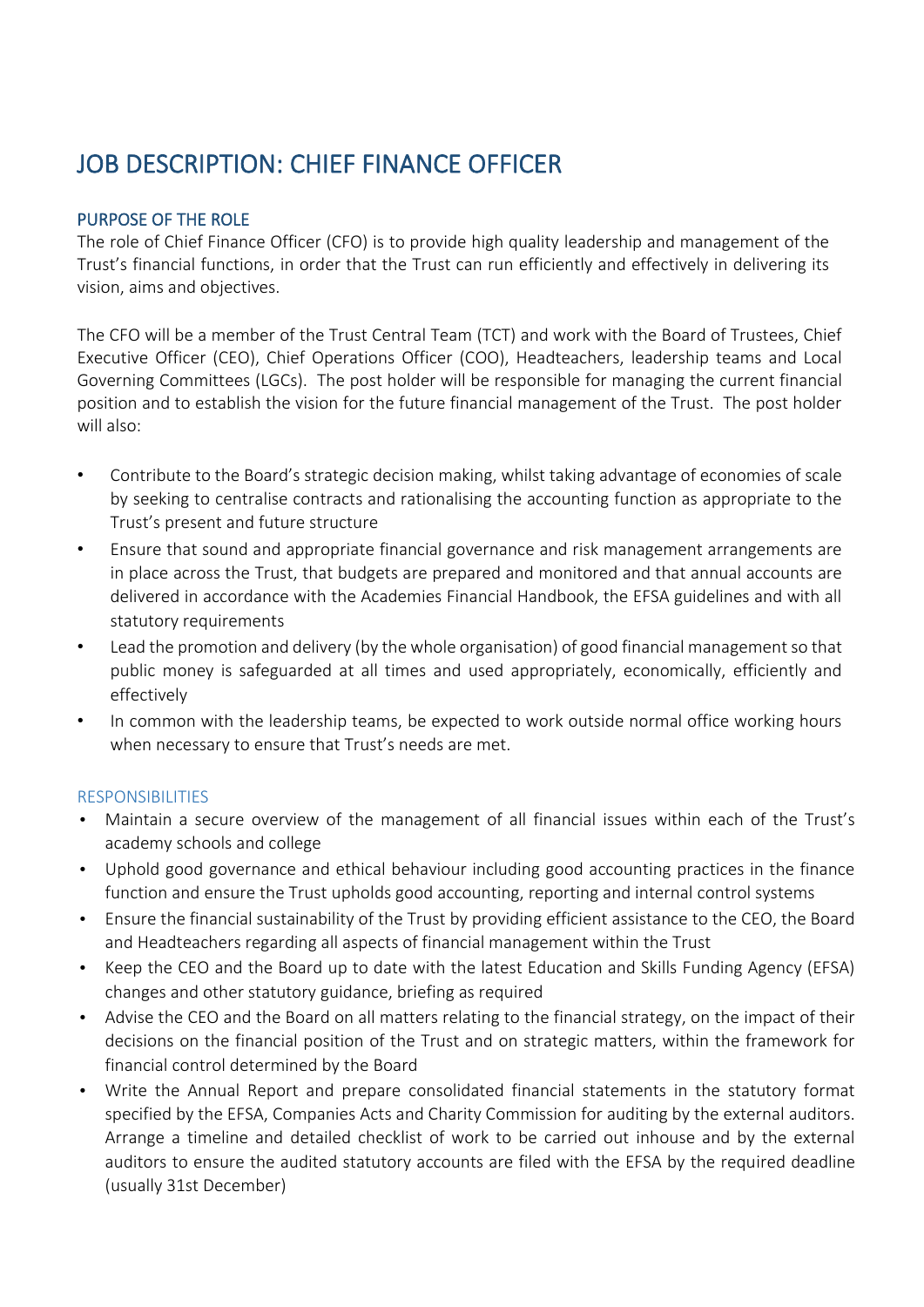- Liaise with external regulators such as the EFSA/DfE, Charity Commission, Companies House, external auditors and internal auditors as required
- Authorise and maintain the Risk Register and attend the Board's sub-committee for Finance, Audit & Risk (FAR) Committee
- Draft, review and/or develop Trust policies, processes and procedures to ensure compliance with various external regulations including filing deadlines regarding VAT, PAYE, EFSA, DfE, HMRC, Charity Commission and Companies Acts
- Maintain a strategic financial plan including a 3/5 year budget plan for the Trust and ensuring these are in place for the academies and college
- Assist the CEO with setting the Trust budget. Support CEO and Headteachers in setting and managing their budgets, thereby enabling the Trust schools and college to deliver their curriculums in a costeffective manner.
- Provide budgetary advice regarding impacts to budget such as staffing increments, Free School Meals, calculating additional funding High Needs Funding etc.
- Develop checklists for month-end reports to ensure they are prepared on a reliable and consistent basis
- Prepare the monthly and ad-hoc management accounts for all Trust entities, sharing with the CEO and Chair of the Board
- Advise the CEO and the Board if fraudulent activities are suspected or uncovered
- Develop and maintain the in-house Finance Manual that sets out the Trust's operational procedures governing the Trust, combining best practice with the latest Accounts Direction issued by the EFSA
- Provide support, guidance and leadership to any staff (with financial responsibility) in any of the Trust's individual settings as required
- Attend and present at relevant meetings as required (e.g. Full Board, FAR subcommittee, LGCs) to maintain the presence of the finance function and ensure broader financial aspects of key decisions are fully considered and communicated
- Support or lead financial and operational risk assessments and assistance with implementation of appropriate safeguards
- Receive, analyse and interpret financial reports, communicating findings in a simplified manner when necessary
- Research, lead and advise the CEO and Headteachers on additional funding, revenue/income opportunities and additional business opportunities
- Prepare appropriate bids or tender documents for identified additional funds or grants
- Maintain effective systems of internal audit control i.e. cooperating with, initiating and managing audit procedures
- Liaise with the company accountants and the Trust's audit officers and internal scrutiny providers
- Undertake 'due diligence' on future Trust and academy/ college initiatives and growth plans
- Execute the generic duties of a Trust senior leader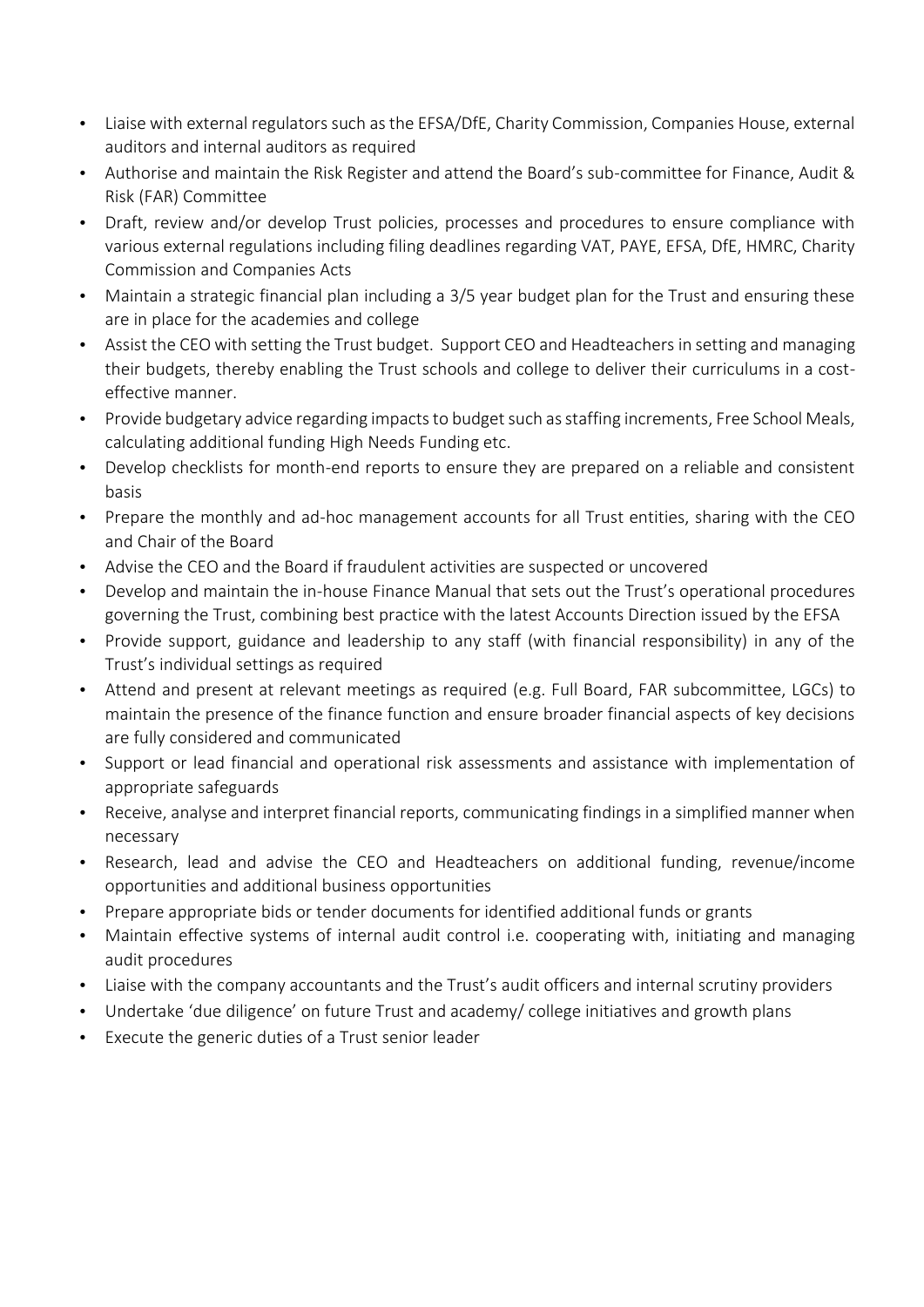### SPECIFIC AREAS OF RESPONSIBILITY

#### Budgets/Budgetary Control

- Oversee the preparations of an annual draft budget plans (for each LGC, academy and the college) for consideration by the Board's FAR sub-committee and then ratification by the full Board of Trustees before the start of each relevant financial year
- Monitor expenditure and reporting to the CEO regarding income and cash flow against the approved budget and submit reports on the college and each academy's financial position to each FAR subcommittee meeting
- Approve virements within the delegated financial limits and report such approvals to the FAR subcommittee
- Review any virements required for any academy/ college budget and recommend these to the CEO and FAR sub-committee for approval if appropriate
- Ensure compliance with PAYE, NI, VAT and other relevant legislation

#### Internal Audit

- Resource and maintain an effective internal scrutiny function
- Ensure the production of internal termly audit reports on behalf of the Board, together with any recommendations for improvement
- Ensure internal reports are shared with the Board, FAR sub-committee, CEO, Headteachers and LGCs
- Perform quarterly 'Health Checks' on the finance systems used by the Trust academies and college

#### Trust Development

- Work with the CEO and COO to review all current systems and procedures, identifying potential areas for improvement
- Work with the Board, CEO, COO, Headteachers, staff and LGCs to identify sources of additional funding to support the Trust's programmes and development
- Play an active role in managing any relevant changes e.g. System changes, Software upgrades, staff reorganisation

#### Liaison and Communication

- To maintain an up-to-date electronic diary, weekly/monthly overview to ensure organisation of own diary is communicated with key staff across the Trust
- To establish methods of liaising with COO to ensure HR and Finance teams are working in partnership
- To attend and contribute to leadership meetings when appropriate
- To present to different stakeholders i.e. Trustees, Local Governors, Headteachers, Auditors and Accountants
- To communicate effectively with a range of Trust personnel including (but not exclusively):
	- o Full Trust Board and its sub-committees
	- o CEO and COO
	- o Leadership Teams across the Trust and Local Governing Committees
	- o Business Managers and Finance Leads in the academies and college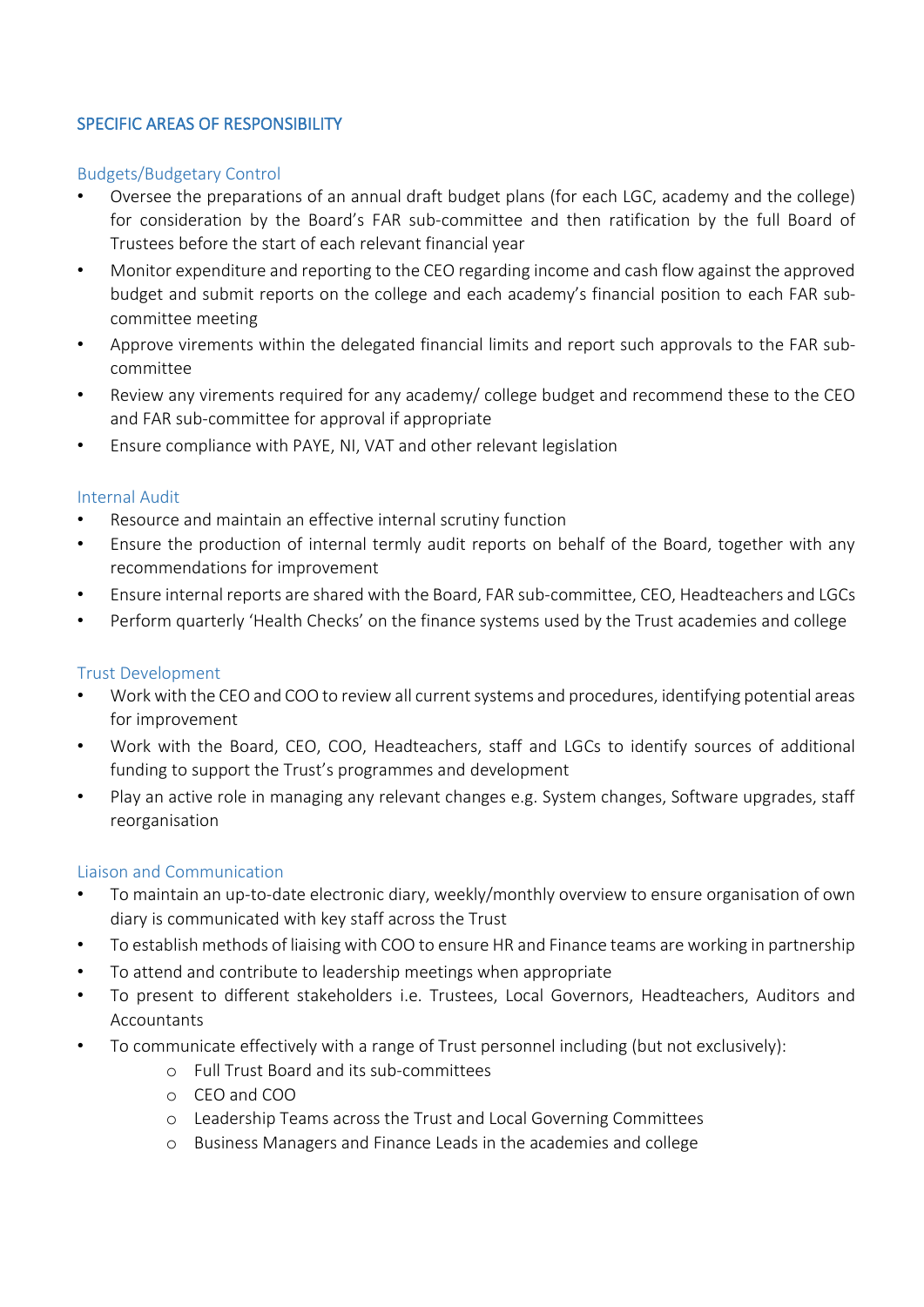### Other Duties and Responsibilities

- Play a full part in the life of The Bosco Catholic Education Trust community, to support its vision, values and ethos and to encourage staff and learners across the Trust to follow this example
- Develop Trust policies as required and contribute to the review of existing policies as appropriate
- Comply with Trust policies and procedures with regard to Health and Safety, Safeguarding, equal opportunities, race equality, conduct and dress
- For any approved service level agreements, deliver day-to-day duties consistently
- Interact professionally with colleagues to ensure understanding and awareness of responsibilities of all colleagues and undergo any relevant training
- Represent the CEO, COO or Board where required
- Undertake any other duties as may be reasonably required, commensurate with the job level

### *WORKING TIME*

- This is a part-time post, 15 hours per week, year round.
- Due to the nature of the role, the academy financial year  $(1<sup>st</sup>$  September to 31<sup>st</sup> August) must be adhered to.
- Core working hours are usually agreed between 8.00am and 5pm, however the post holder may be required to work outside of normal working hours on occasion, with due notice.

#### *TERMS OF EMPLOYMENT*

All offers of employment are subject to the Trust receiving proof of identity, two satisfactory references, a pre-employment medical check, an enhanced DBS disclosure, a signed Code of Conduct, evidence of relevant qualifications and successful completion of a 6-month probation period.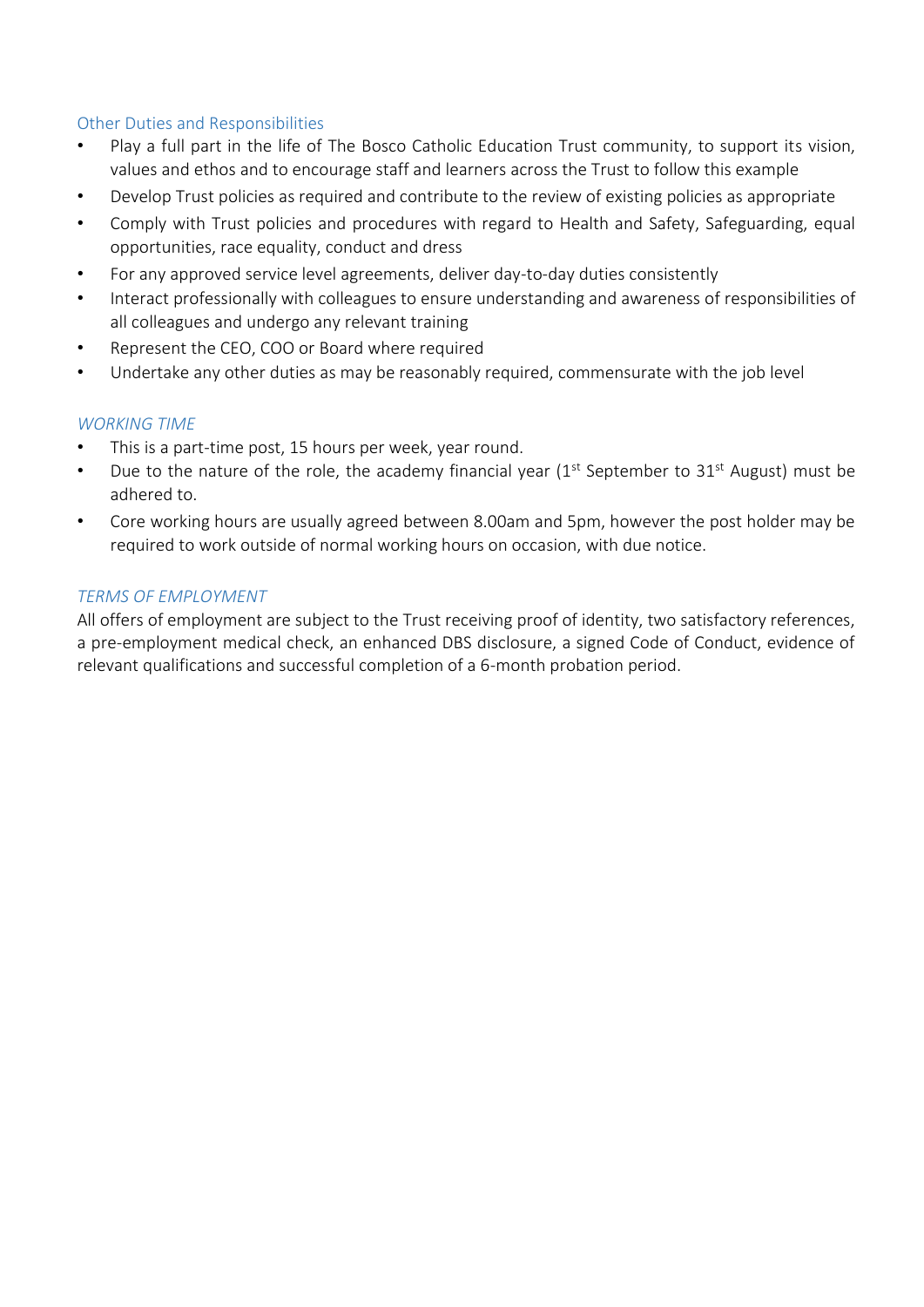# PERSON SPECIFICATION: CHIEF FINANCE OFFICER

The role of Chief Financial Officer calls for a finance professional with the necessary experience, skills and personal qualities to be able to operate as part of a hard-working and highly motivated Trust Central Team. There is an important role to play leading the Trust's finance functions and team in providing a robust financial infrastructure as well as an excellent opportunity to play an important and active part in the strategic direction of this forward looking, successful and thriving Trust.

This person specification will be used in shortlisting and interview to select the best candidate. Each applicant should therefore address the person specification in their written application and where appropriate should give examples of how they meet the criteria.

|                                                                                                                                                                           | Essential    | <b>Desirable</b> | <b>Method of Assessment</b> |
|---------------------------------------------------------------------------------------------------------------------------------------------------------------------------|--------------|------------------|-----------------------------|
| <b>Education and Qualifications</b>                                                                                                                                       |              |                  |                             |
| Educated to degree level or equivalent with a recognised<br>accountancy qualification (e.g. ACCA, ACA)                                                                    | $\checkmark$ |                  | Application                 |
| Commitment to ongoing professional development, and<br>staying abreast with developments in the field.                                                                    | $\checkmark$ |                  | Application                 |
| Experience                                                                                                                                                                |              |                  |                             |
| Demonstrate a track record of successful financial<br>leadership and building effective teams                                                                             | $\checkmark$ |                  | Application/Interview       |
| Experience of financial reporting and management skills,<br>and working with stakeholders to develop strong financial<br>understanding and empathy across an organisation | $\checkmark$ |                  | Application/Interview       |
| Experience of working within the<br>education/academy/charity sector                                                                                                      |              | $\checkmark$     | Application/Interview       |
| Experience of financial information and reporting systems,<br>together with general computer literacy                                                                     | $\checkmark$ |                  | Application/Interview       |
| Experience of developing and leading on new initiatives                                                                                                                   | $\checkmark$ |                  | Application/Interview       |
| Experience of financial reporting in the corporate and/or<br>charity sectors                                                                                              | $\checkmark$ |                  | Application/Interview       |
| <b>Skills and Knowledge</b>                                                                                                                                               |              |                  |                             |
| Excellent leadership and management skills and ability to<br>inspire, challenge and empower others and develop new<br>working practices.                                  | $\checkmark$ |                  | Application/Interview       |
| Entrepreneurialism and innovation, with an ability to<br>identify commercial opportunities to maximise income                                                             | $\checkmark$ |                  | Application/Interview       |
| Strong organisational and time management skills.                                                                                                                         | $\checkmark$ |                  | Application/Interview       |
| Excellent analytical skills and sound judgment                                                                                                                            | $\checkmark$ |                  | Application/Interview       |
| Excellent IT skills and working knowledge of Microsoft<br>Office                                                                                                          | $\checkmark$ |                  | Application/Interview       |